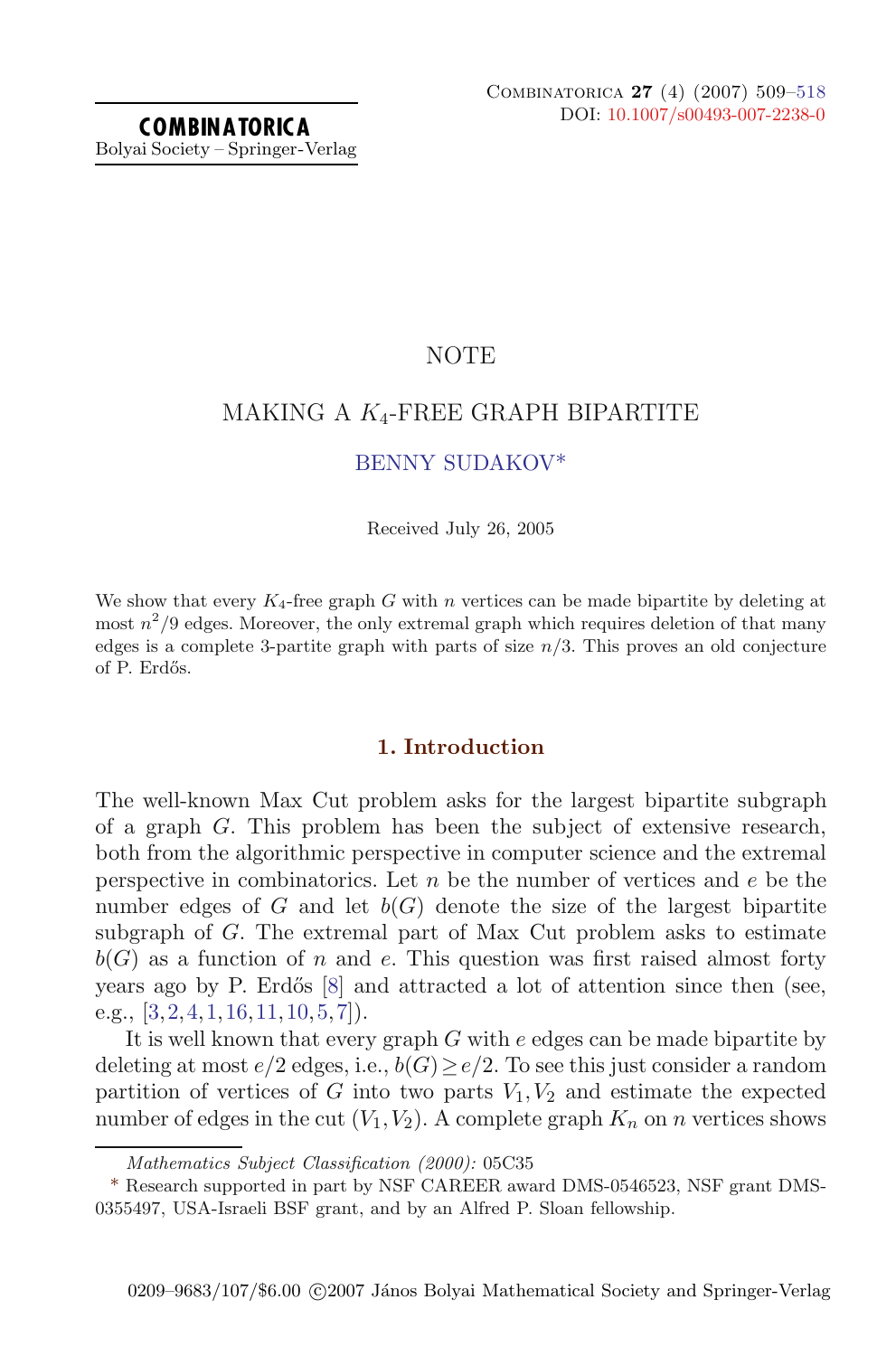#### 510 BENNY SUDAKOV

that the constant  $1/2$  in the above bound is asymptotically tight. Moreover, this constant can not be improved even if we consider restricted families of graphs, e.g., graphs that contain no copy of a fixed *forbidden* subgraph  $H$ . We call such graphs  $H$ -free. Indeed, using sparse random graphs one can easily construct a graph G with e edges such that it has no short cycles but can not be made bipartite by deleting less than  $e/2 - o(e)$  edges. Such G is clearly  $H$ -free for every forbidden graph  $H$  which is not a forest. It is a natural question to estimate the error term  $b(G) - e/2$  as G ranges over all H-free graph with e edges. We refer interested reader to  $[3,2,1,16]$ , where such results were obtained for various forbidden subgraphs  $H$ .

In this paper we restrict our attention to *dense*  $(e = \Omega(n^2))$  *H*-free graphs for which it is possible to prove stronger bounds for Max Cut. According to a long-standing conjecture of Erdős [9], every triangle-free graph on  $n$  vertices can be made bipartite by deleting at most  $n^2/25$  edges. This bound, if true, is best possible (consider an appropriate blow-up of a 5-cycle). Erdős, Faudree, Pach and Spencer proved that for triangle-free  $G$  of order  $n$  it is enough to delete  $(1/18-\epsilon)n^2$  edges to make it bipartite. They also verify the conjecture for all graphs with at least  $n^2/5$  edges. Some extensions of their results were further obtained in [11]. Nevertheless this intriguing problem remains open. Erdős also asked similar question for  $K_4$ -free graphs. His old conjecture (see e.g., [10]) asserts that it is enough to delete at most  $(1+o(1))n^2/9$  edges to make bipartite any  $K_4$ -free graph on *n* vertices. Here we confirm this in the following strong form.

**Theorem 1.1.** Every  $K_4$ -free graph G with n vertices can be made bipartite by deleting at most  $n^2/\overline{9}$  edges. Moreover, the only extremal graph which requires deletion of that many edges is a complete 3-partite graph with parts of size  $n/3$ .

This result can be used to prove the following asymptotic generalization.

**Corollary 1.2.** Let H be a fixed graph with chromatic number  $\chi(H) = 4$ . If G is a graph on n vertices not containing H as a subgraph, then we can delete at most  $(1+o(1))n^2/9$  edges from G to make it bipartite.

Another old problem of Erdős, that is similar in spirit, is to determine the best local density in  $K_r$ -free graphs for  $r \geq 3$  (for more information see, e.g., [12,13] and their references). One of Erdős' favorite conjectures was that any triangle-free graph G on n vertices should contain a set of  $n/2$ vertices that spans at most  $n^2/50$  edges. The blow-up of a 5-cycle in which we replace each vertex by an independent set of size  $n/5$  and each edge by a complete bipartite graph shows that this estimate can not be improved.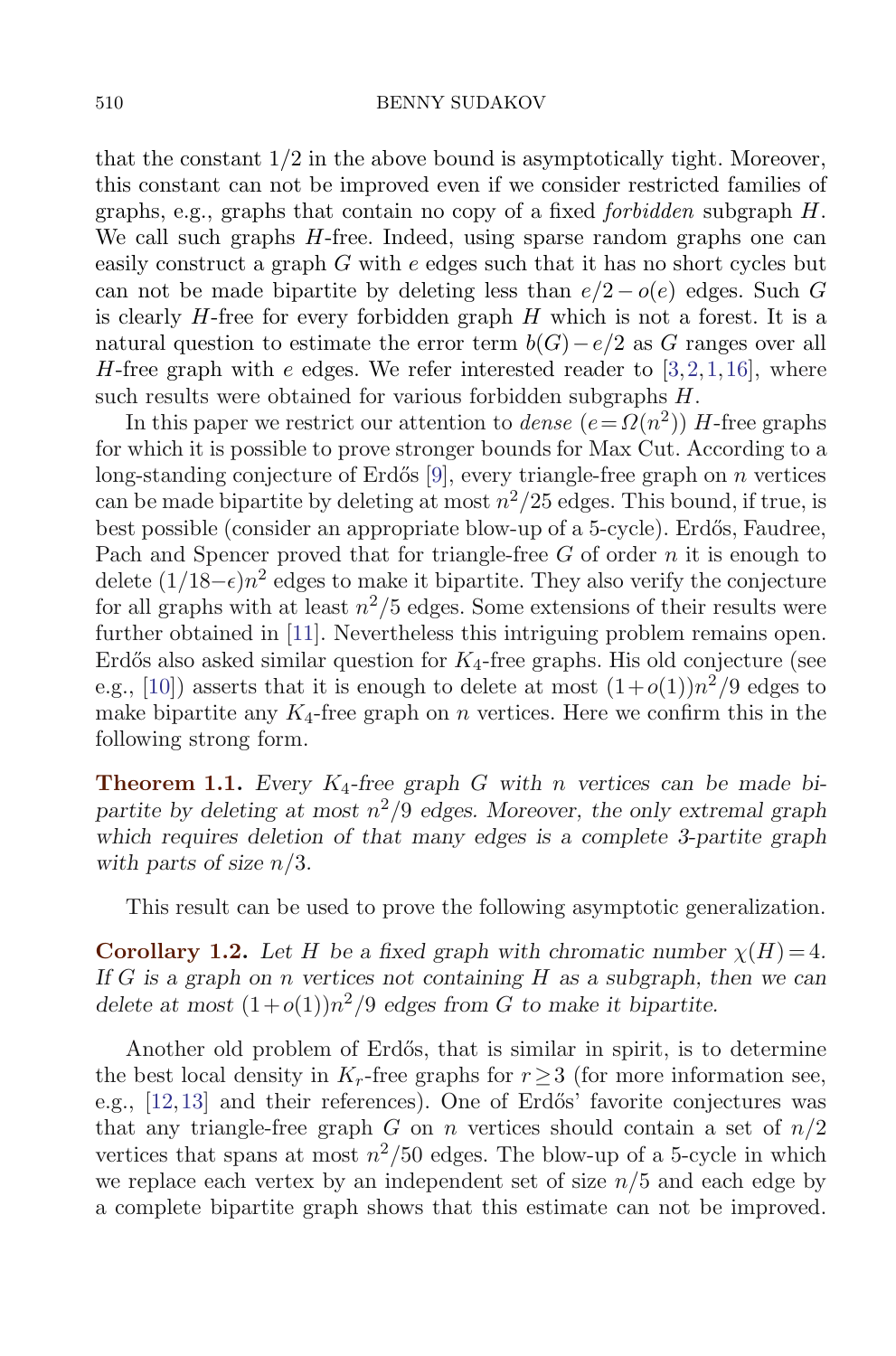On the other hand, for  $r > 3$  Chung and Graham [6] conjectured that Turán graph has the best local density for subsets of size  $n/2$ . In particular, their conjecture implies that every  $K_4$ -free graph on n vertices should contain a set of  $n/2$  vertices that spans at most  $n^2/18$  edges.

Krivelevich [15] noticed that for regular graphs a bound in the local density problem implies a bound for the problem of making the graph bipartite. Indeed, suppose n is even, G is a d-regular  $K_4$ -free graph on n vertices and S is a set of  $n/2$  vertices. Then  $dn/2 = \sum_{s \in S} d(s) = 2e(S) + e(S,\bar{S})$  and  $dn/2 = \sum_{s \notin S} d(s) = 2e(\bar{S}) + e(S, \bar{S})$ , i.e.  $e(S) = e(\bar{S})$ . Deleting the  $2e(S)$  edges within  $S \nightharpoonup S \nightharpoonup S$  makes the graph bipartite, so if we could find S spanning at most  $n^2/18$  edges we would delete at most  $n^2/9$  in making G bipartite. Unfortunately, the converse reasoning does not work. Nevertheless, we believe that the result of Theorem 1.1 provides some supporting evidence for conjecture of Chung and Graham.

The rest of this short paper is organized as follows. The proof of our main theorem appears in the beginning of next section. Next we show how to obtain Corollary 1.2 using this theorem together with well known Szemerédi's Regularity Lemma [17] (see also [14]). The last section of the paper contains some concluding remarks and open questions.

**Notation.** We usually write  $G = (V, E)$  for a graph G with vertex set  $V =$  $V(G)$  and edge set  $E = E(G)$ , setting  $n = |V|$  and  $e = e(G) = |E(G)|$ . If  $X \subset V$ is a subset of the vertex set then  $G[X]$  denotes the restriction of G to X, i.e., the graph on X whose edges are those edges of  $G$  with both endpoints in X. We will write  $e(X) = e(G[X])$  and similarly, we write  $e(X, Y)$  for the number of edges with one endpoint in X and the other in Y.  $N(v)$  is the set of vertices adjacent to a vertex v and  $d(v) = |N(v)|$  is the degree of v. For any two vertices  $u, v$  we denote by  $N(u, v)$  the set of common neighbors of  $u$  and  $v$ , i.e., all the vertices adjacent to both of them. We will also write  $d(u,v)=|N(u,v)|$ . Finally if three vertices  $u,v$ , and w are all adjacent then they form a triangle in G and we denote this by  $\triangle = \{u, v, w\}.$ 

### **2. Proofs**

### **2.1. Main result**

In this subsection we present the proof of our main theorem. We start with the following well known fact (see, e.g., [1]), whose short proof we include here for the sake of completeness.

**Lemma 2.1.** Let  $G$  be a 4-partite graph with e edges. Then  $G$  contains a bipartite subgraph with at least  $2e/3$  edges.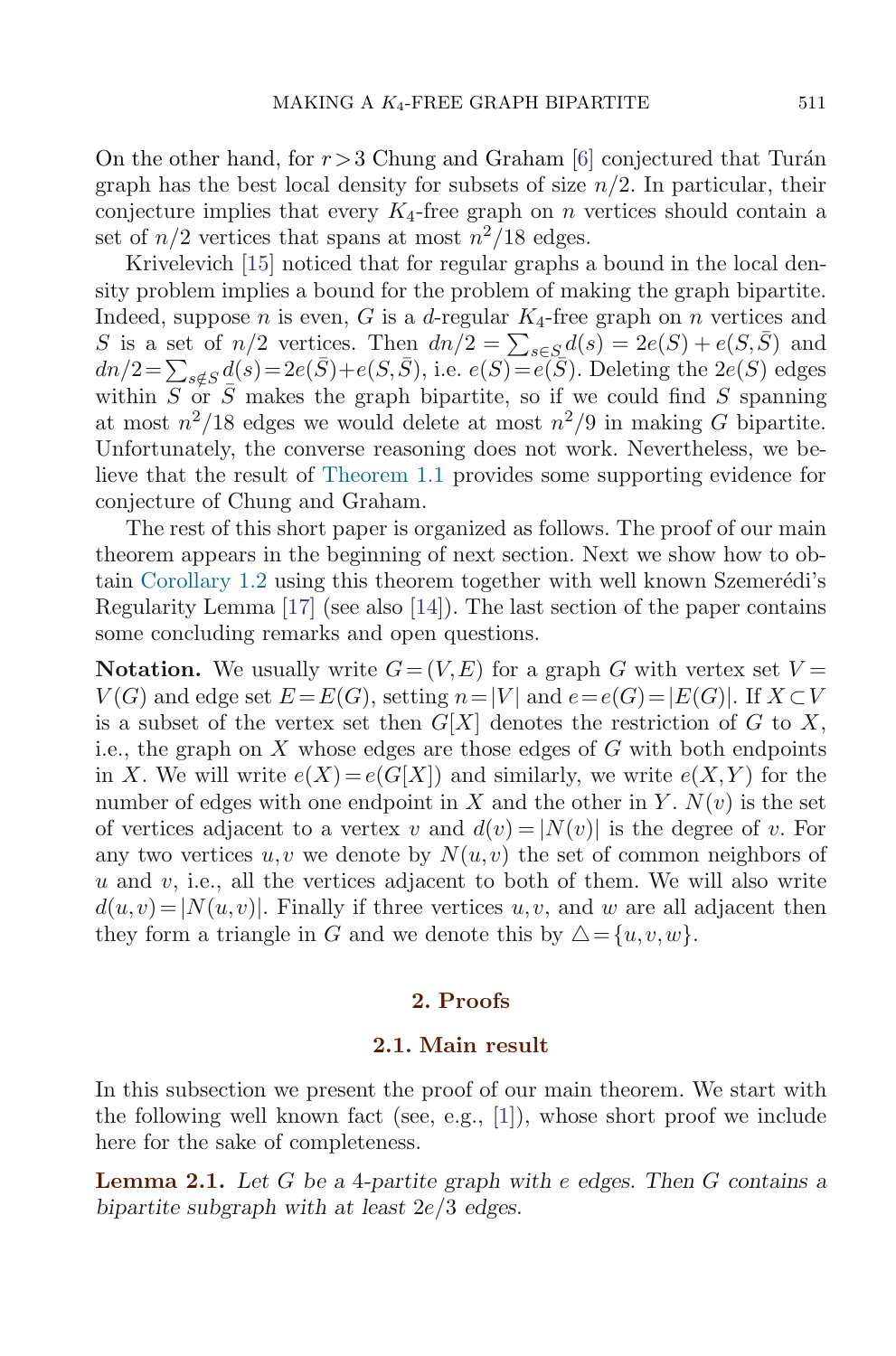**Proof.** Let  $V_1, \ldots, V_4$  be a partition of vertices of G into four independent sets. Partition these sets randomly into two classes, where each class contains exactly two of the sets  $V_i$ . Consider a bipartite subgraph  $H$  of  $G$  with these color classes. For each fixed edge  $(u, v)$  of G the probability that u and v will lie in the different classes is precisely  $(2\cdot 2)/(2\choose 2) = 2/3$ . Therefore, by linearity of expectation, the expected number of edges in  $H$  is  $2e/3$ , completing the proof. П

Next we need two simple lemmas.

**Lemma 2.2.** Let G be a graph with e edges and m triangles. Then it contains a triangle  $\{u, v, w\}$  such that

$$
d(u, v) + d(u, w) + d(v, w) \ge \frac{9m}{e}.
$$

**Proof.** A simple averaging argument, using that  $\sum_{(x,y)\in E(G)} d(x,y) = 3m$ and Cauchy–Schwartz inequality, shows that there is a triangle  $\{u, v, w\}$  in G with

$$
d(u, v) + d(u, w) + d(v, w) \ge \frac{1}{m} \sum_{\{x, y, z\} = \triangle} \left( d(x, y) + d(x, z) + d(y, z) \right)
$$
  
= 
$$
\frac{1}{m} \sum_{(x, y) \in E(G)} d^{2}(x, y)
$$
  

$$
\ge \frac{e}{m} \left( \frac{\sum_{(x, y) \in E(G)} d(x, y)}{e} \right)^{2} = \frac{(3m)^{2}}{me} = \frac{9m}{e}.
$$

**Lemma 2.3.** Let  $G$  be a graph on  $n$  vertices with  $e$  edges and  $m$  triangles. Then G contains a bipartite subgraph of size at least  $4e^2/n^2 - 6m/n$ .

**Proof.** Let v be a vertex of G and let  $e_v$  denotes the number of edges spanned by the neighborhood  $N(v)$ . Consider the bipartite subgraph of G whose parts are  $N(v)$  and its complement  $V(G)\backslash N(v)$ . It is easy to see that number of edges in this subgraph is  $\sum_{u \in N(v)} d(u) - 2e_v$ . Thus averaging over all vertices  $v$  we have that

(1) 
$$
b(G) \ge \frac{1}{n} \sum_{v} \left( \sum_{u \in N(v)} d(u) - 2e_v \right) = \frac{1}{n} \sum_{v} d^2(v) - \frac{2}{n} \sum_{v} e_v
$$

$$
\ge \left( \frac{\sum_{v} d(v)}{n} \right)^2 - 6m/n = 4e^2/n^2 - 6m/n.
$$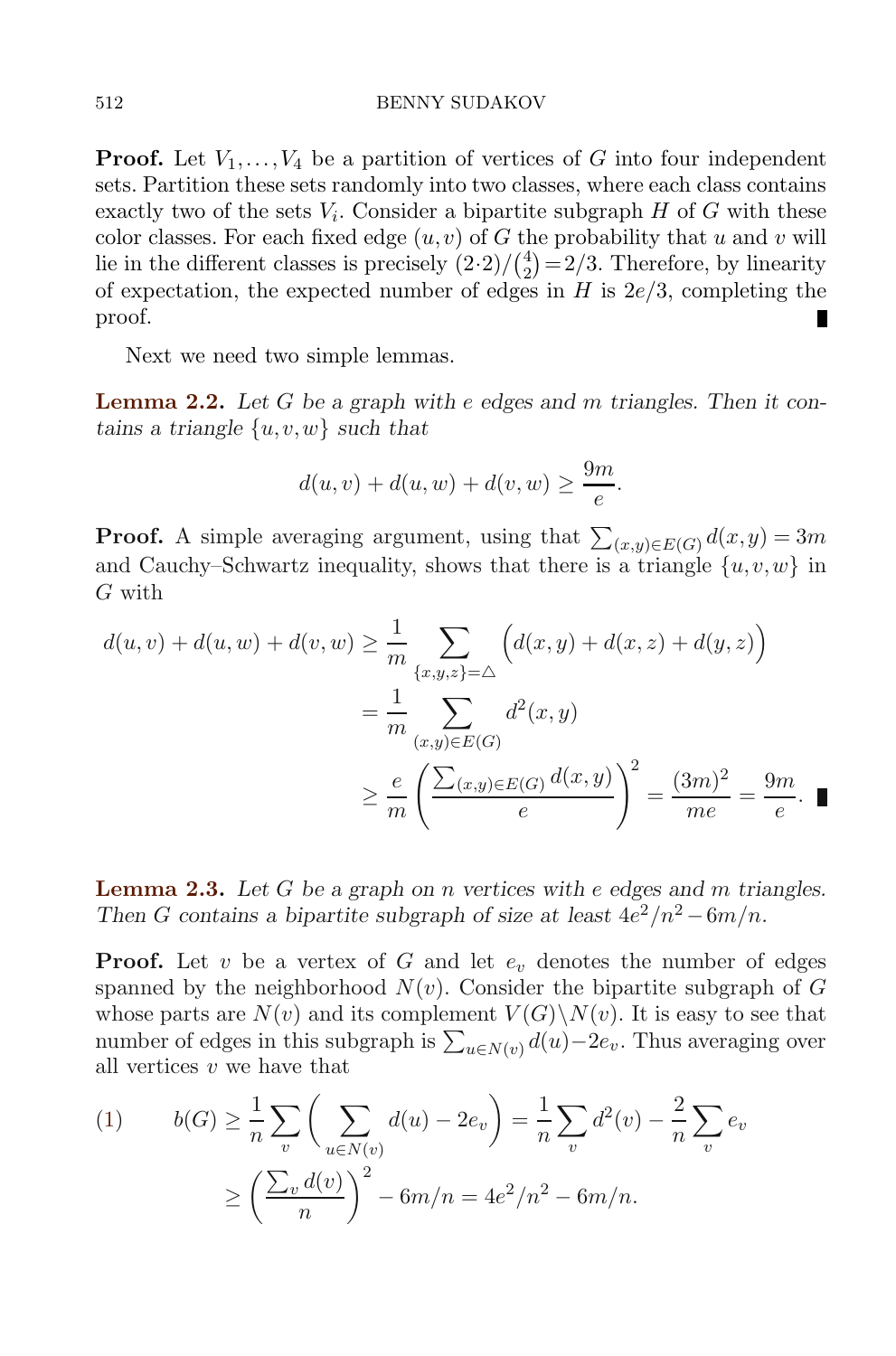Here we used Cauchy–Schwartz inequality together with identities  $\sum_{v} e_v =$  $3m, \sum_v d(v) = 2e.$ 

Now we can obtain our first estimate on the Max Cut in  $K_4$ -free graphs. This result can be used to prove the conjecture for graphs with  $\leq n^2/4$  edges.

**Lemma 2.4.** Let G be a  $K_4$ -free graph on n vertices with e edges. Then it contains a bipartite subgraph of size at least  $2e/7+8e^2/(7n^2)$ .

**Proof.** Let v be a vertex of G and denote by  $e_v$  the number of edges spanned by the neighborhood of  $v$ . Consider a subgraph of  $G$  induced by the set  $N(v)$ . This subgraph  $G[N(v)]$  has  $d(v)$  vertices,  $e_v$  edges and contains no triangles, since  $G$  is  $K_4$ -free. Therefore by previous lemma (with  $m = 0$ ) it has a bipartite subgraph H of size at least  $4e_v^2/d^2(v)$ . Let  $(A, B), A \cup B = N(v)$  be the bipartition of H. Consider a bipartite subgraph  $H'$  of G with parts  $(A', B')$ , where  $A \subset A', B \subset B'$  and we place each vertex  $v \in V(G) \setminus N(v)$  in A' or B' randomly and independently with probability  $1/2$ . All edges of H are edges of H', and each edge incident to a vertex in  $V(G)\backslash N(v)$  appears in H' with probability 1/2. As the number of edges incident to vertices  $V(G)\backslash N(v)$  is  $e-e_v$ , by linearity of expectation, we have  $b(G) \geq \mathbb{E}\big[e(H')\big] \geq (e-e_v)/2 + 4e_v^2/d^2(v)$ . By averaging over all vertices v

(2) 
$$
b(G) \ge \frac{1}{2}e + \frac{1}{n}\sum_{v} \left(4e_v^2/d^2(v) - e_v/2\right).
$$

To finish the proof we take a convex combination of inequalities (1) and (2) with coefficients 3/7 and 4/7 respectively. This gives

$$
b(G) \geq \frac{3}{7} \left( \frac{1}{n} \sum_{v} d^{2}(v) - \frac{2}{n} \sum_{v} e_{v} \right) + \frac{4}{7} \left( \frac{1}{2} e + \frac{1}{n} \sum_{v} \left( 4e_{v}^{2}/d^{2}(v) - e_{v}/2 \right) \right)
$$
  
\n
$$
= \frac{2}{7} e + \frac{1}{7n} \sum_{v} \left( 3d^{2}(v) - 8e_{v} + 16e_{v}^{2}/d^{2}(v) \right)
$$
  
\n
$$
= \frac{2}{7} e + \frac{1}{7n} \sum_{v} d^{2}(v) \left( 3 - 8\left( e_{v}/d^{2}(v) \right) + 16\left( e_{v}/d^{2}(v) \right)^{2} \right)
$$
  
\n
$$
\geq \frac{2}{7} e + \frac{2}{7n} \sum_{v} d^{2}(v) \geq \frac{2}{7} e + \frac{2}{7} \left( \frac{\sum_{v} d(v)}{n} \right)^{2} = \frac{2}{7} e + \frac{8}{7} e^{2}/n^{2},
$$

where we used that  $3-8t+16t^2 = (4t-1)^2 + 2 \ge 2$  for all  $t, \sum_v d(v) = 2e$  and Cauchy–Schwartz inequality.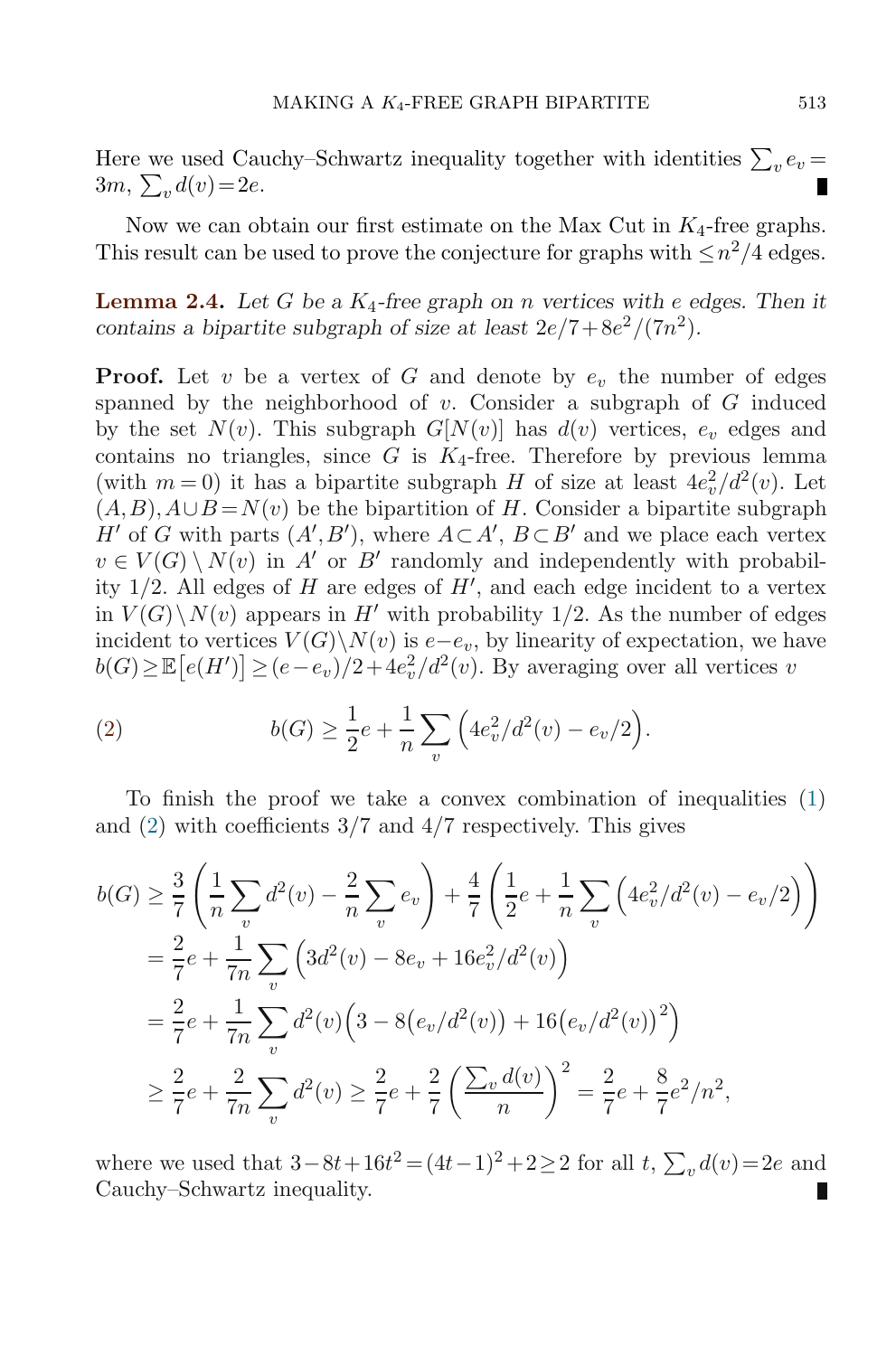**Remark.** The above result is enough for our purposes, but one can get a slightly better inequality by taking a convex combination of (1) and (2) with coefficients  $1/(1+a)$  and  $a/(1+a)$  with  $a=1.38$ .

**Lemma 2.5.** Let  $f(t) = t/18 + \frac{2}{9}(5/2 - t - 1/t)^2$ . Then  $f(t) \le 1/9$  for all  $t\in[3/2,2]$  and equality holds only when  $t=2$ .

**Proof.** Note that  $f(2)=1/9$  and

$$
f(t) - 1/9 = \frac{4t^4 - 19t^3 + 31t^2 - 20t + 4}{18t^2} = \frac{(t - 2)(4t^3 - 11t^2 + 9t - 2)}{18t^2}.
$$

Consider  $g(t) = 4t^3 - 11t^2 + 9t - 2$  in the interval  $\left[\frac{3}{2}, \frac{2}{2}\right]$ . The derivative of this function  $g'(t) = 12t^2 - 22t + 9$  is zero when  $t = \frac{22 \pm \sqrt{52}}{24}$ , so the largest root of  $g'(t)$  is less than 3/2. Therefore  $g(t)$  is strictly increasing function for  $t \geq 3/2$ and so  $g(t) > g(3/2) = 1/4 > 0$  for all  $t \in [3/2,2]$ . Since  $18t^2 > 0$  and  $t-2$  is negative for  $t < 2$  we conclude that  $f(t) - 1/9 < 0$  for all  $t \in [3/2, 2)$ . П

Having finished all the necessary preparations we are now in a position to complete the proof of our main result.

**Proof of Theorem 1.1.** It is easy to see that complete 3-partite graph with parts of size  $n/3$  has  $(n/3)^3 = n^3/27$  triangles and that every edge of this graph is contained in exactly  $n/3$  of them. To make this graph bipartite we need to destroy all these triangles. Since deletion of one edge can destroy at most  $n/3$  of them, altogether we need to delete at least  $\frac{n^3/27}{n/3} = n^2/9$ edges. To finish the proof it remains to show that deletion of  $\leq n^2/9$  edges is sufficient to make every  $K_4$ -free graph bipartite.

Let G be a  $K_4$ -free graph on n vertices with e edges. Turán's theorem [18] says that  $e \leq n^2/3$ , with equality only when G is a complete 3-partite graph with parts of size  $n/3$ . By Lemma 2.4, we need to delete at most  $e-b(G) \leq$  $5e/7 - 8e^2/(7n^2) = \left(\frac{5}{7}(e/n^2) - \frac{8}{7}(e/n^2)^2\right)n^2$  edges to make G bipartite. The function  $g(t)=5t/7-8t^2/7$  is increasing in the interval  $t\leq 1/4$  and so  $g(t)\leq$  $g(1/4) = 3/28$ . Therefore if  $e \leq n^2/4$  we can delete at most  $3n^2/28 < n^2/9$ edges to make G bipartite.

Next, consider the case when  $n^2/4 \le e \le n^2/3$  and let m be the number  $(4e^2/n^2 - 6m/n)$  edges to make G bipartite. So we can assume that  $e$ of triangles in G. By Lemma 2.3, we can delete at most  $e - b(G) \leq e$  $4e^2/n^2 + 6m/n \leq n^2/9$  or we are done. Then the number of triangles in G satisfies  $m \geq \frac{n}{6}(n^2/9 + 4e^2/n^2 - e)$  and Lemma 2.2 implies that G contains a triangle  $\Delta = \{u, v, w\}$  with

$$
d(u, v) + d(u, w) + d(v, w) \ge \frac{9m}{e} \ge 6e/n + n^3/(6e) - 3n/2.
$$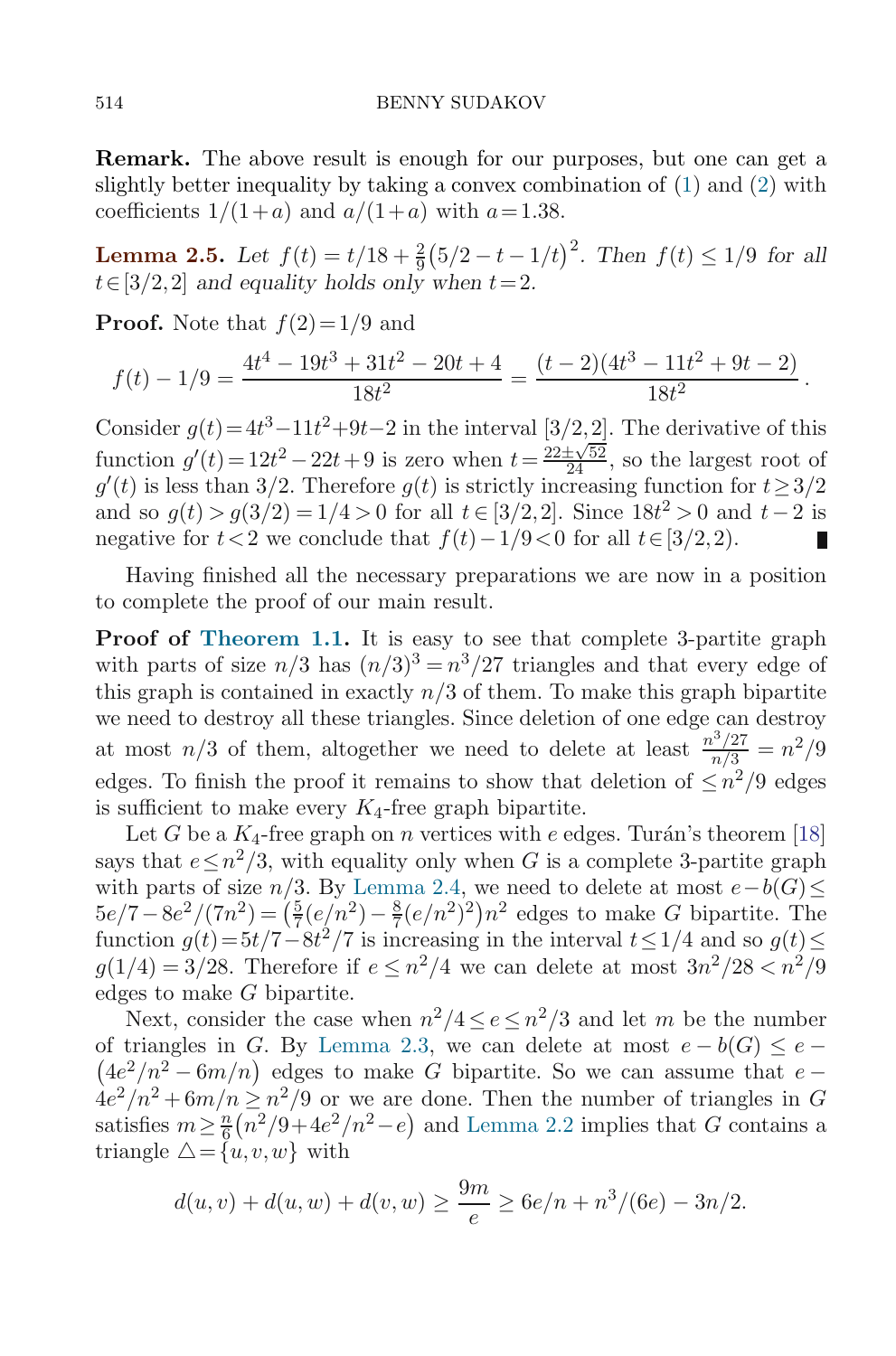Let  $V_1 = N(u, v), V_2 = N(u, w), V_3 = N(v, w)$  and let  $X = V(G) \setminus (\cup_{i=1}^3 V_i)$ . Since G is  $K_4$ -free and  $(u, v), (u, w), (v, w)$  are edges of G we have that sets  $V_i, 1 \leq i \leq 3$  are independent and disjoint. Consider a 4-partite subgraph  $G'$ of G with parts  $V_1, V_2, V_3$  and X. This graph has  $e(G') = e - e(X)$  edges where  $e(X)$  is the number of edges spanned by X. By Turán's theorem  $e(X) \leq |X|^2/3$  and we also know that

$$
|X| = n - \sum_{i} |V_i| = n - \left(d(u, v) + d(u, w) + d(v, w)\right) \le 5n/2 - 6e/n - n^3/(6e).
$$

Since G' is 4-partite we can now use Lemma 2.1 to deduce that  $b(G)$  $b(G') \geq 2e(G')/3 = \frac{2}{3}(e - e(X))$ . Therefore the number of edges we need to delete to make G bipartite is bounded by

$$
e - b(G) \le e - 2(e - e(X))/3 = e/3 + 2e(X)/3 \le e/3 + 2|X|^2/9
$$
  
\n
$$
\le e/3 + \frac{2}{9} (5n/2 - 6e/n - n^3/(6e))^2
$$
  
\n
$$
= \left(\frac{1}{18} (6e/n^2) + \frac{2}{9} (5/2 - 6e/n^2 - (6e/n^2)^{-1})^2\right) n^2
$$
  
\n
$$
= f(6e/n^2) \cdot n^2,
$$

where  $f(t) = t/18 + \frac{2}{9}(5/2 - t - 1/t)^2$ . As  $n^2/4 \le e \le n^2/3$  we have that  $3/2 \leq t = 6e/n^2 \leq 2$ . Then, by Lemma 2.5,  $f(6e/n^2) \leq 1/9$  with equality only if  $e = n^2/3$ . This shows that we can delete at most  $n^2/9$  edges to make G bipartite and we need to delete that many edges only when  $e(G) = n^2/3$ , i.e., G is a complete 3-partite graph with parts of size  $n/3$ .

### **2.2. Forbidding fixed 4-chromatic subgraph**

In this short subsection we show how to use Theorem 1.1 to deduce a similar statement about graphs with any fixed forbidden 4-chromatic subgraph. The proof is a standard application of Szemerédi's Regularity Lemma and we refer the interested reader to the excellent survey of Komlós and Simonovits [14], which discusses various results proved by this powerful tool.

We start with a few definitions, most of which follow [14]. Let  $G = (V, E)$ be a graph, and let A and B be two disjoint subsets of  $V(G)$ . If A and B are non-empty, define the *density of edges* between A and B by  $d(A, B) = \frac{e(A, B)}{|A||B|}$ . For  $\epsilon > 0$  the pair  $(A, B)$  is called  $\epsilon$ -regular if for every  $X \subset A$  and  $Y \subset B$ satisfying  $|X| > \epsilon |A|$  and  $|Y| > \epsilon |B|$  we have  $|d(X,Y) - d(A,B)| < \epsilon$ . An equitable partition of a set  $V$  is a partition of  $V$  into pairwise disjoint classes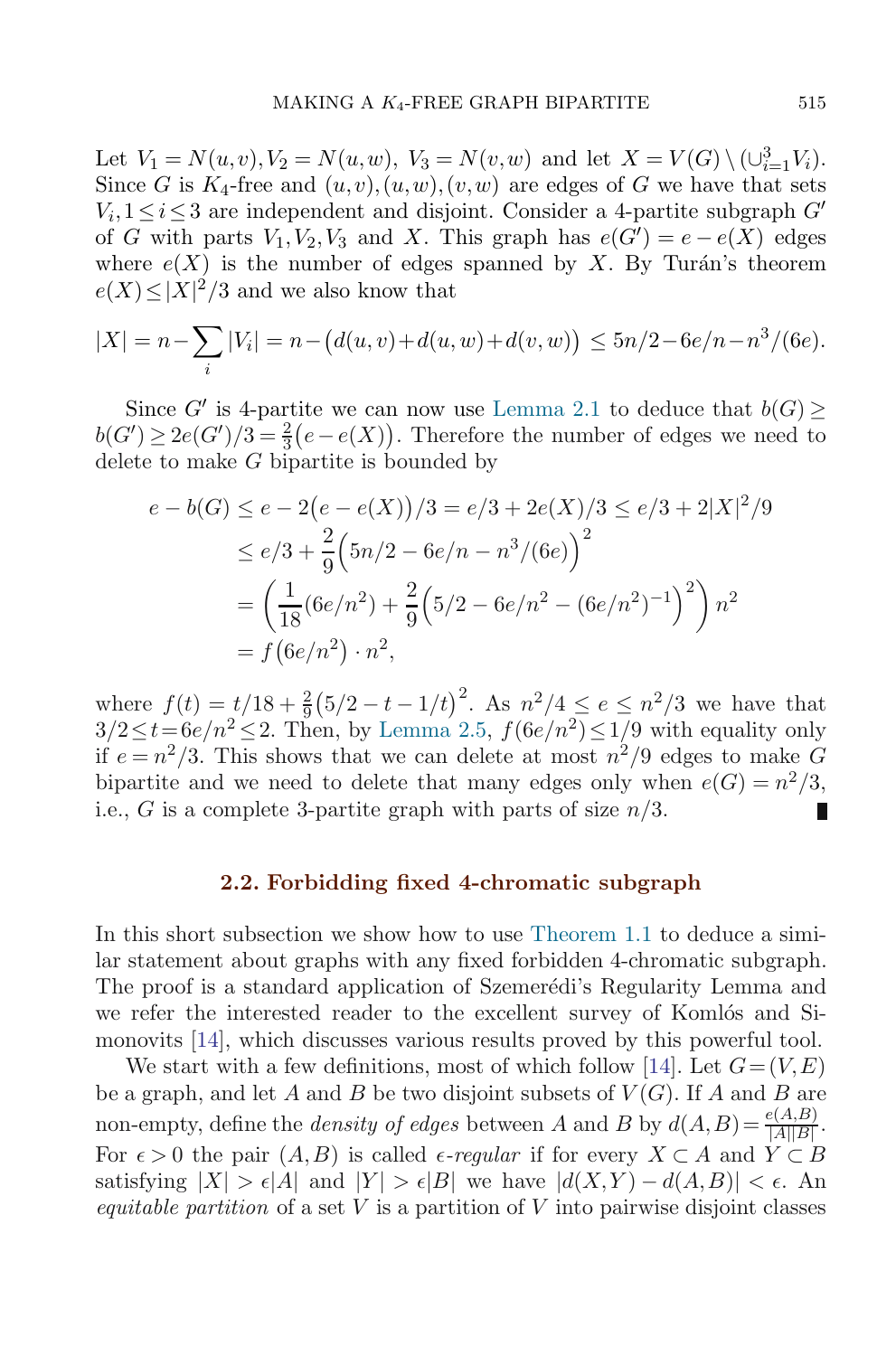$V_1, \dots, V_k$  of almost equal size, i.e.,  $||V_i| - |V_j|| \le 1$  for all *i, j.* An equitable partition of the set of vertices V of G into the classes  $V_1, \dots, V_k$  is called  $\epsilon$ -regular if  $|V_i| \leq \epsilon |V|$  for every i and all but at most  $\epsilon k^2$  of the pairs  $(V_i, V_j)$  are  $\epsilon$ -regular. The above partition is called *totally*  $\epsilon$ -regular if all the pairs  $(V_i, V_j)$  are  $\epsilon$ -regular. The following celebrated lemma was proved by Szemerédi in  $[17]$ .

**Lemma 2.6.** For every  $\epsilon > 0$  there is an integer  $M(\epsilon)$  such that every graph of order  $n>M(\epsilon)$  has an  $\epsilon$ -regular partition into k classes, where  $k\leq M(\epsilon)$ .

In order to apply the Regularity Lemma we need to show the existence of a complete multipartite subgraph in graphs with a totally  $\epsilon$ -regular partition. This is established in the following lemma which is a special case of a wellknown result, see, e.g., [14].

**Lemma 2.7.** For every  $\delta > 0$  and integer t there exist an  $0 < \epsilon = \epsilon(\delta, t)$  and  $n_0 = n_0(\delta, t)$  with the following property. If G is a graph of order  $n > n_0$ and  $(V_1,\dots, V_4)$  is a totally e-regular partition of vertices of G such that  $d(V_i,V_j) \geq \delta$  for all  $i < j$ , then G contains a complete 4-partite subgraph  $K_4(t)$  with parts of size t.

**Proof of Corollary 1.2.** Let H be a fixed 4-chromatic graph of order t and let G be a graph on n vertices not containing  $H$  as a subgraph. Suppose  $\delta > 0$  and let  $\epsilon = \min(\delta, \epsilon(\delta, t))$ , where  $\epsilon(\delta, t)$  is defined in the previous statement. Then, by Lemma 2.6, for sufficiently large n there exists an  $\epsilon$ regular partition  $(V_1, \dots, V_k)$  of vertices of G.

Consider a new graph G' on the vertices  $\{1,\ldots,k\}$  in which  $(i,j)$  is an edge iff  $(V_i, V_j)$  is an  $\epsilon$ -regular pair with density at least  $\delta$ . We claim that  $G'$  contains no  $K_4$ . Indeed, any such clique in  $G'$  corresponds to 4 parts in the partition of G such that any pair of them is  $\epsilon$ -regular and has density at least  $\delta$ . This contradicts our assumption on G, since by Lemma 2.7, the union of these parts will contain a copy of complete 4-partite graph  $K_4(t)$ which clearly contains  $H$ .

By applying Theorem 1.1 to graph  $G'$ , we deduce that there is a set D of at most  $k^2/9$  edges of G' whose deletion makes it bipartite. Now delete all the edges of G between the pairs  $(V_i, V_j)$  with  $(i, j) \in D$ . Delete also the edges of G that lie within classes of the partition, or that belong to a non-regular pair, or that join a pair of classes of density less than  $\delta$ . It is easy to see that the remaining graph is bipartite and the number of edges we deleted is at most

$$
(k2/9)(n/k)2 + \epsilon n2 + \delta n2 \le (1/9 + 2\delta)n2 = (1 + o(1))n2/9.
$$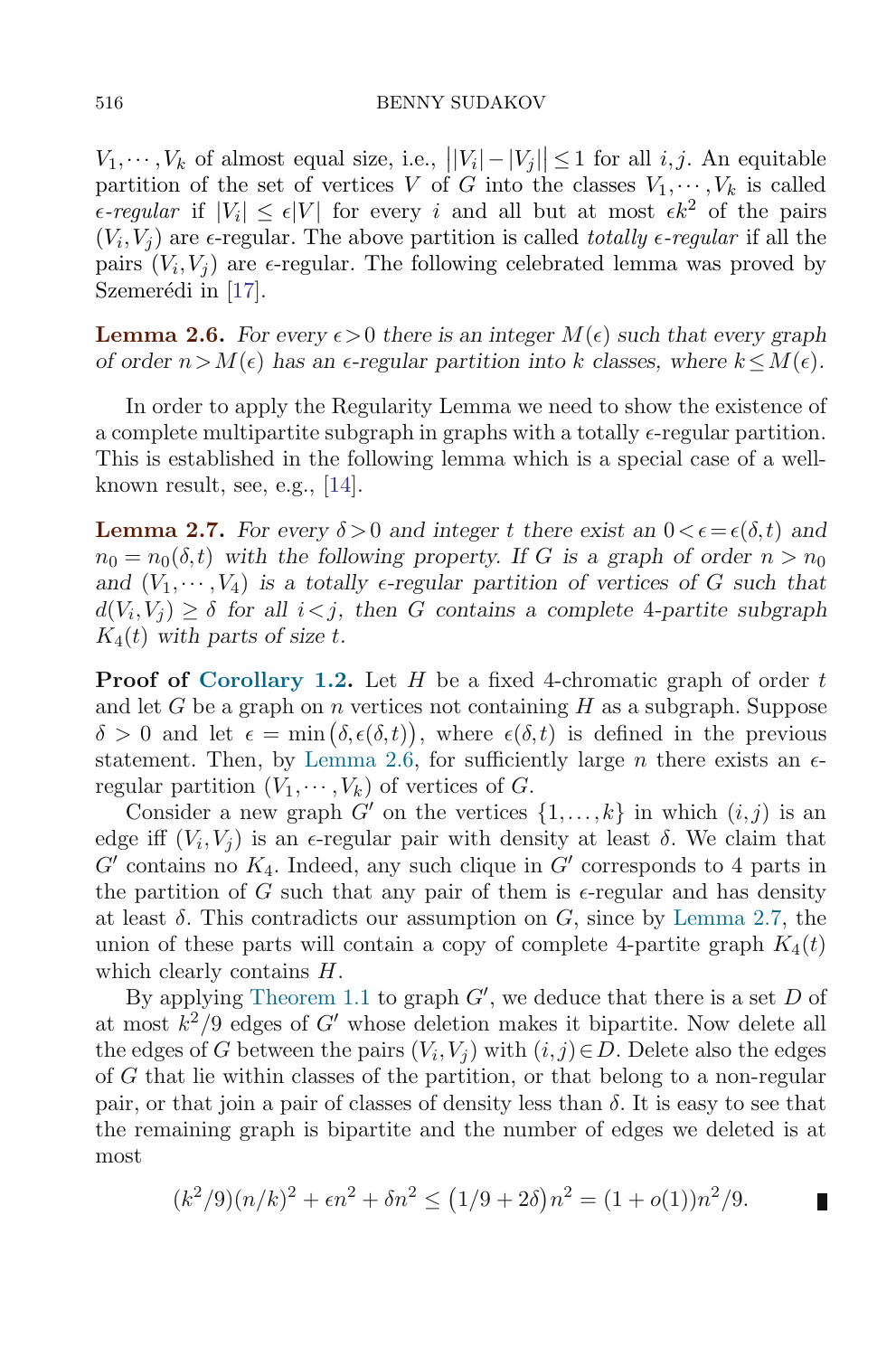#### **3. Concluding remarks**

How many edges do we need to delete to make a  $K_r$ -free graph G of order n bipartite? For  $r = 3,4$  this was asked long time ago by P. Erdős. For trianglefree graphs he conjectured that deletion of  $n^2/25$  edges is always enough and that extremal example is a blow-up of a 5-cycle. In this paper we answered the question for  $r = 4$  and proved that the unique extremal construction in this case is a complete 3-partite graph with equal parts. Our result suggests that a complete  $(r-1)$ -partite graph of order n with equal parts is worst example also for all remaining values of r. Therefore we believe that it is enough to delete at most  $\frac{(r-2)^2}{4(r-1)^2}n^2$  edges for even  $r\geq 5$  and at most  $\frac{r-3}{4(r-1)}n^2$ edges for odd  $r \geq 5$  to make bipartite any  $K_r$ -free graph G of order n. It seems that some of the ideas presented here can be useful to make a progress on this problem for even r.

**Acknowledgment.** I would like to thank József Balogh and Peter Keevash for interesting discussions on the early stages of this project.

### **References**

- [1] N. Alon: Bipartite subgraphs, Combinatorica **16** (1996), 301–311.
- [2] N. ALON, B. BOLLOBÁS, M. KRIVELEVICH and B. SUDAKOV: Maximum cuts and judicious partitions in graphs without short cycles, J. Combin. Theory Ser. B **88** (2003), 329–346.
- [3] N. ALON, M. KRIVELEVICH and B. SUDAKOV: MaxCut in *H*-free graphs, *Combina*torics, Probability and Computing **14** (2005), 629–647.
- [4] B. BOLLOBAS and A. SCOTT: Better bounds for Max Cut, in: Contemporary combinatorics, Bolyai Soc. Math. Stud. **10**, János Bolyai Math. Soc., Budapest, 2002, 185–246.
- [5] A. BONDY and S. LOCKE: Largest bipartite subgraphs in triangle-free graphs with maximum degree three, J. Graph Theory **10** (1986), 477–504.
- [6] F. Chung and R. Graham: On graphs not containing prescribed induced subgraphs, in: A tribute to Paul Erdős, Cambridge Univ. Press, Cambridge, 1990, 111–120.
- [7] C. Edwards: Some extremal properties of bipartite subgraphs, Canad. J. Math. **25** (1973), 475–485.
- [8] P. ERDOS: On even subgraphs of graphs,  $Mat. Lapok$  **18** (1967), 283–288.
- [9] P. ERDŐS: Problems and results in graph theory and combinatorial analysis, in: Proc. of the 5th British Combinatorial Conference (Univ. Aberdeen, 1975), Congressus Numerantium **XV** (1976), 169–192.
- [10] P. ERDŐS, R. FAUDREE, J. PACH and J. SPENCER: How to make a graph bipartite, J. Combin. Theory Ser. B **45** (1988), 86–98.
- [11] P. ERDŐS, E. GYŐRI and M. SIMONOVITS: How many edges should be deleted to make a triangle-free graph bipartite?, in: Sets, graphs and numbers, Colloq. Math. Soc. János Bolyai 60, North-Holland, Amsterdam, 1992, 239–263.